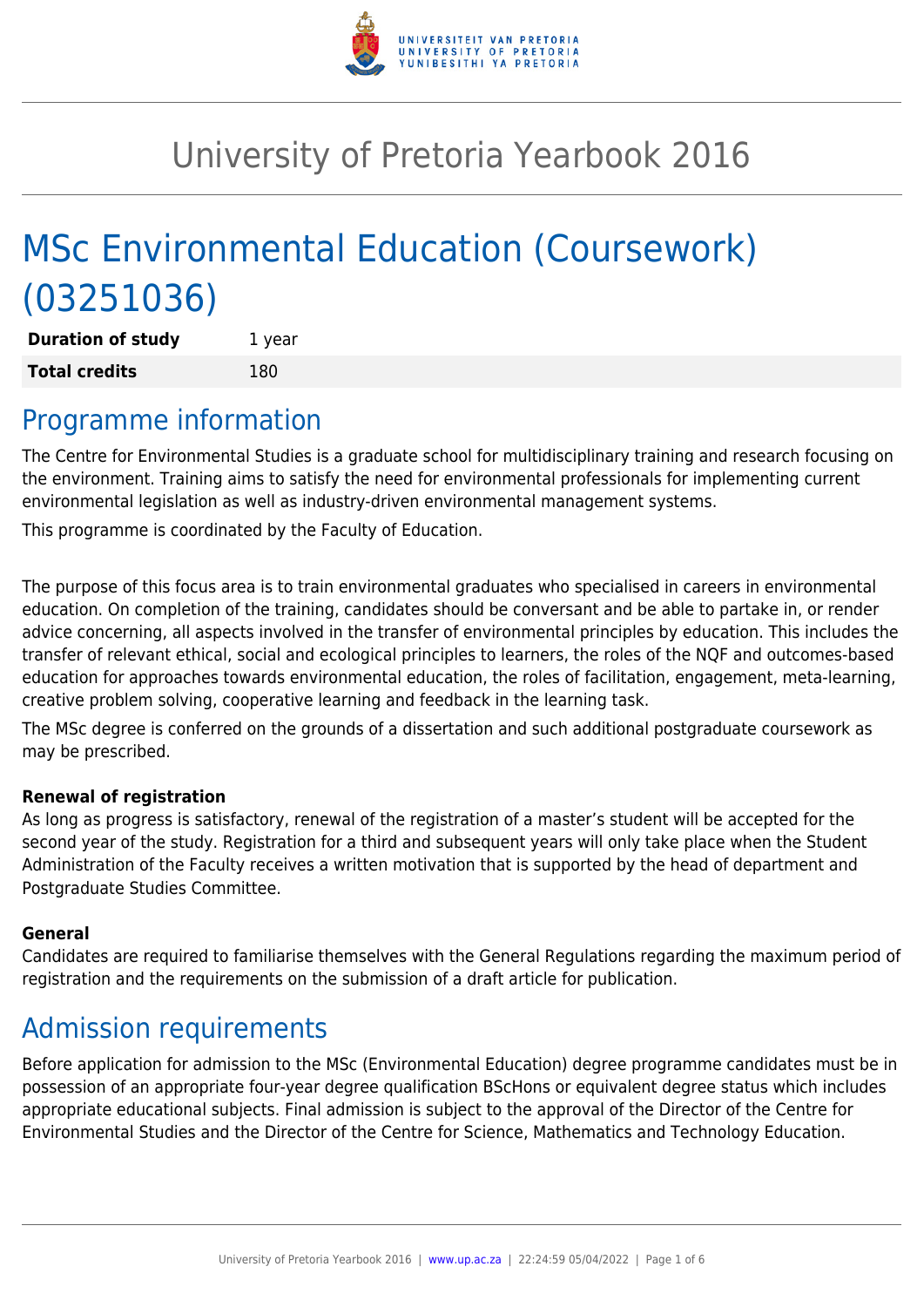

## Additional requirements

Candidates must demonstrate proficiency in the English language up to the level required by either the TOEFL test (www.ets.org/toefl) or the IELTS language proficiency test (www.ielts.org).

### Other programme-specific information

At least one additional elective module must be selected in consultation with the Director of the Centre and the Head of the Department Curriculum Studies, Faculty of Education. Choices will be based on the academic background and/or anticipated career of the candidate.

## Promotion to next study year

The progress of all master's candidates is monitored biannually by the supervisor and the postgraduate coordinator. A candidate's study may be terminated if the progress is unsatisfactory or if the candidate is unable to finish his/her studies during the prescribed period.

Subject to exceptions approved by the dean, on recommendation of the head of department, and where applicable, a student may not enter for the master's examination in the same module more than twice.

## Pass with distinction

The MSc degree is conferred with distinction to candidates who obtain a final average mark of at least 75% and a mark of at least 75% for the dissertation/mini-dissertation from each of the members of the examination panel. Where a member of the examination panel awards a mark of less than 75% for the dissertation/mini-dissertation, that member of the examination panel must offer, in writing, support for his/her decision, or indicate in writing that he/she supports the examination committee's decision to confer the degree with distinction.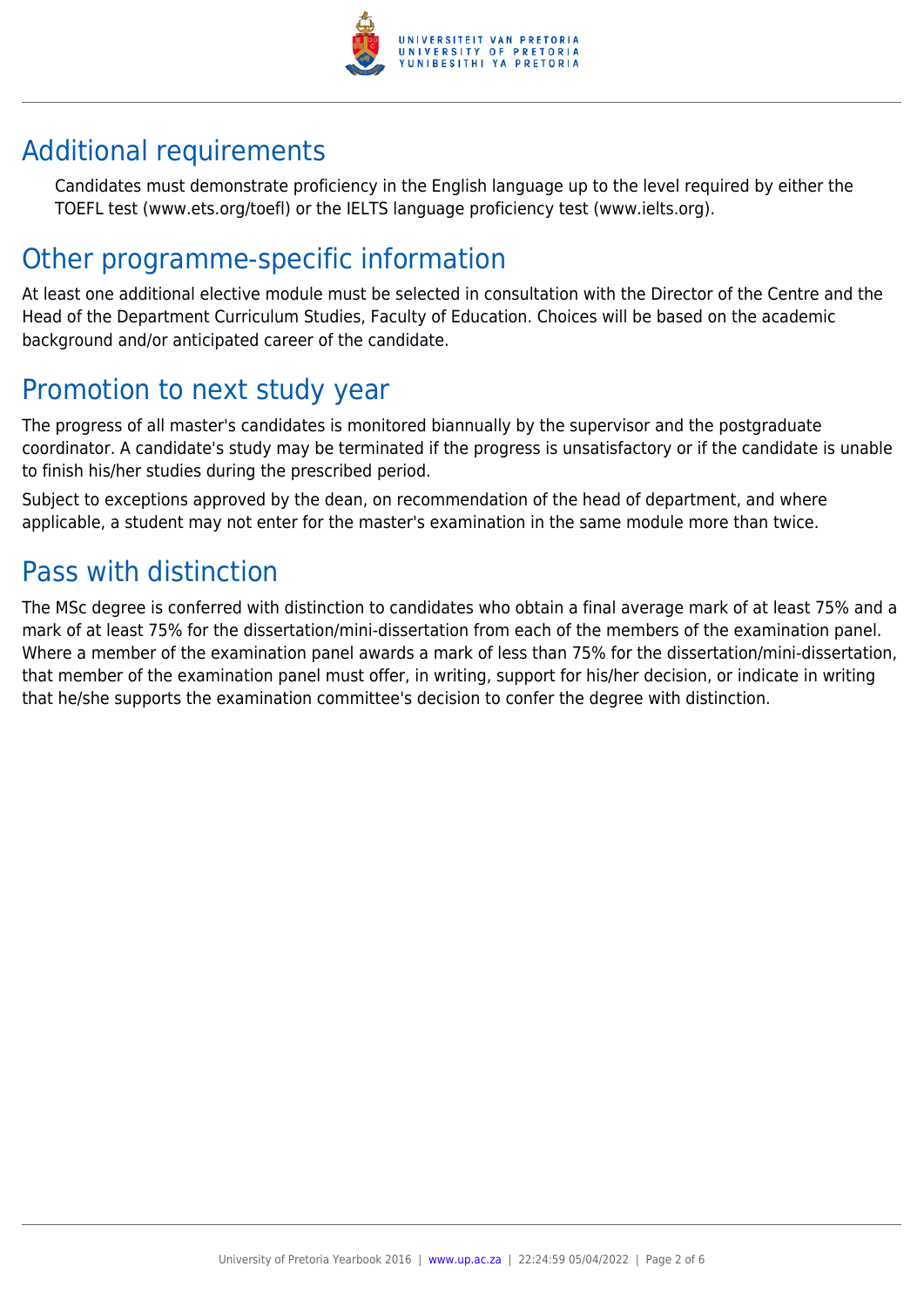

### Curriculum: Year 1

**Minimum credits: 180**

### **Core modules**

#### **Environmental paradigms 810 (ENV 810)**

| <b>Module credits</b>         | 15.00                         |
|-------------------------------|-------------------------------|
| <b>Prerequisites</b>          | No prerequisites.             |
| <b>Contact time</b>           | 5 discussion classes per week |
| <b>Language of tuition</b>    | English                       |
| <b>Academic organisation</b>  | Zoology and Entomology        |
| <b>Period of presentation</b> | Semester 1                    |
|                               |                               |

#### **Module content**

Environmental philosophy and ethics, environmental ecology, environment, society and development, environmental economics, environmental management, critical resources management: water utilisation, air quality control, land-use planning: soil characteristics, biodiversity planning, critical resource management: determinism vs co-evolutionary environmental frameworks, research methodology and practice.

#### **Research project 891 (ENV 891)**

| <b>Module credits</b>         | 90.00                  |
|-------------------------------|------------------------|
| <b>Prerequisites</b>          | No prerequisites.      |
| <b>Language of tuition</b>    | English                |
| <b>Academic organisation</b>  | Zoology and Entomology |
| <b>Period of presentation</b> | Year                   |

#### **Module content**

The student needs to conduct a research project under the supervision of an academic member of staff associated with the Centre for Environmental Studies. This project needs to be of a sufficient quality to be publishable in the open scientific literature. The research report is examined as a manuscript for a suitable journal.

#### **Research methods in science education 881 (SCE 881)**

| <b>Module credits</b>         | 15.00                          |
|-------------------------------|--------------------------------|
| <b>Prerequisites</b>          | No prerequisites.              |
| <b>Contact time</b>           | 2 lectures per week            |
| <b>Language of tuition</b>    | English                        |
| <b>Academic organisation</b>  | Centre for Science Development |
| <b>Period of presentation</b> | Semester 1                     |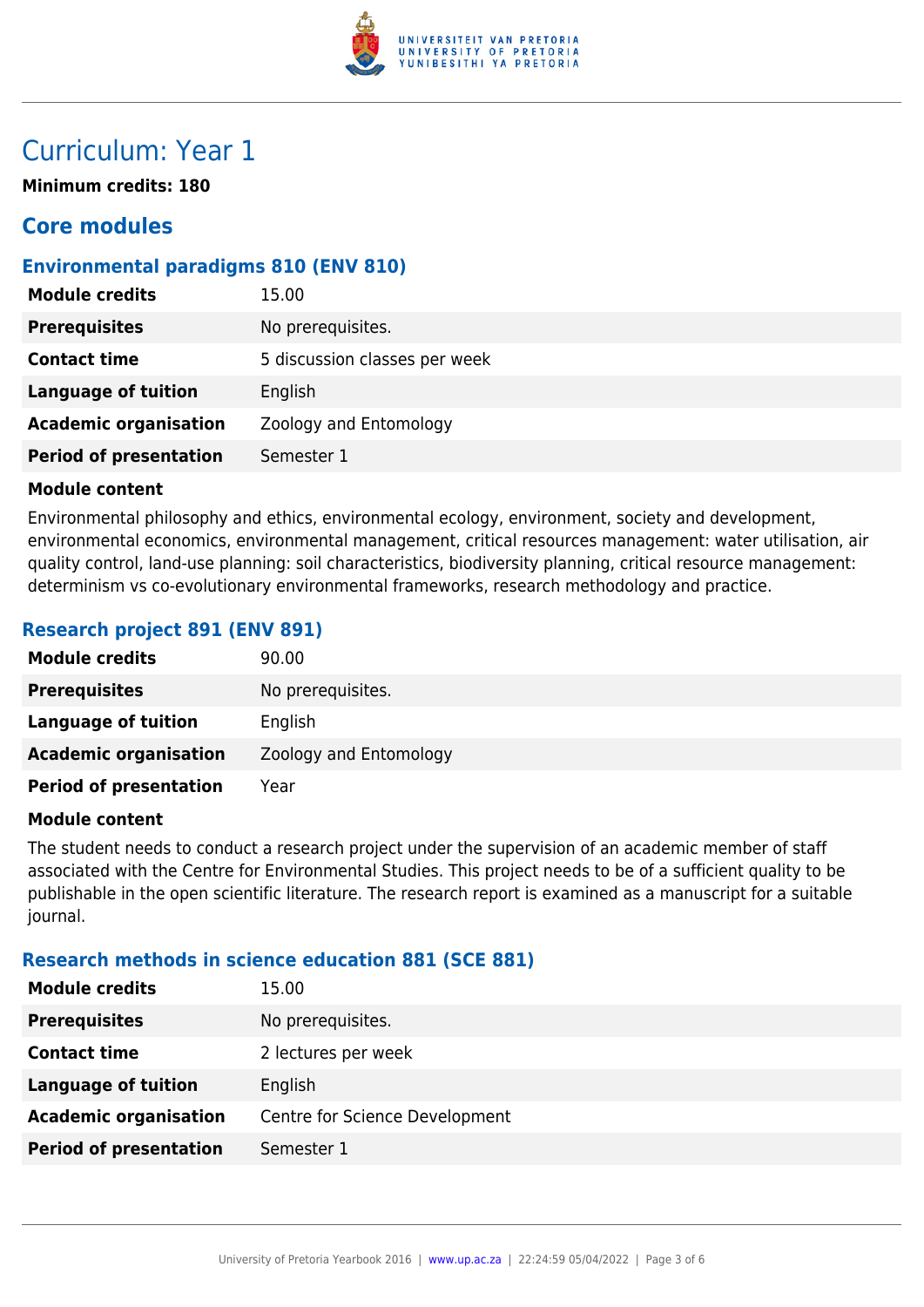

#### **Module content**

The purpose of this course is to:

- Be exposed to the discipline of Educational Research
- Understand research concepts, principles and methods

- Obtain skills such as: the formulation and definition of a research problem, the use of literature to obtain an in depth understanding of a problem, the design of the research protocol, the interpretation of research results to draw conclusions about a research problem.

#### **Environmental law 816 (ENV 816)**

| <b>Module credits</b>         | 15.00                                                                  |
|-------------------------------|------------------------------------------------------------------------|
| <b>Service modules</b>        | Faculty of Law                                                         |
| <b>Prerequisites</b>          | No prerequisites.                                                      |
| <b>Contact time</b>           | 2 practicals per week, 1 web-based period per week, 1 lecture per week |
| <b>Language of tuition</b>    | English                                                                |
| <b>Academic organisation</b>  | Zoology and Entomology                                                 |
| <b>Period of presentation</b> | Semester 1 or Semester 2                                               |

#### **Module content**

Legislation for sustainable development within the framework of international agreements, the different acts affecting water quality and water use, the SEMAs within the NEMA framework, the NEMA EIA regulations, legislation pertaining to hazardous substances, interaction between mining development and NEMA, energy law, strategic environmental legislation, marine and coastal management.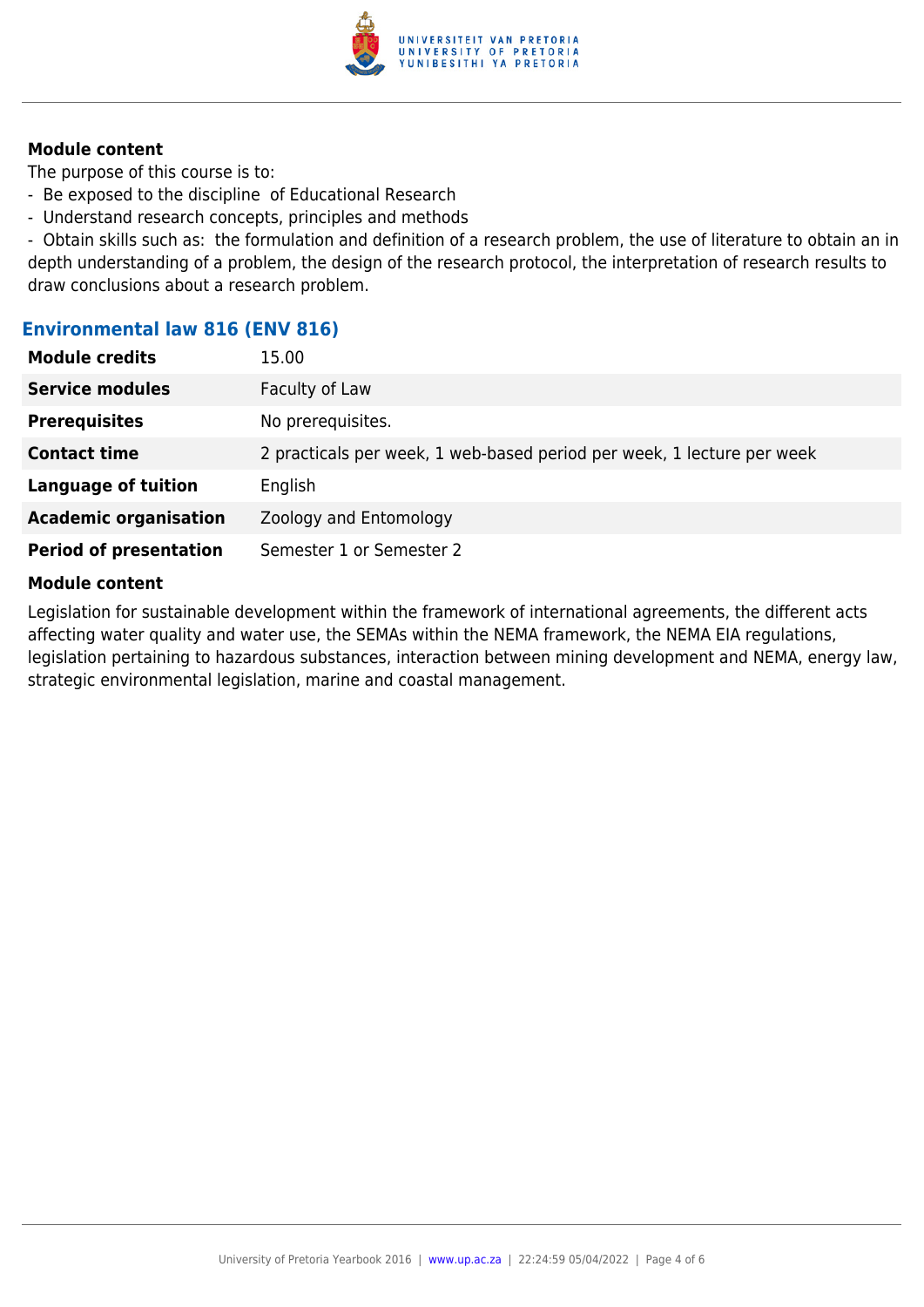

### Curriculum: Final year

**Minimum credits: 180**

### **Core modules**

#### **Environmental paradigms 810 (ENV 810)**

| <b>Module credits</b>         | 15.00                         |
|-------------------------------|-------------------------------|
| <b>Prerequisites</b>          | No prerequisites.             |
| <b>Contact time</b>           | 5 discussion classes per week |
| <b>Language of tuition</b>    | English                       |
| <b>Academic organisation</b>  | Zoology and Entomology        |
| <b>Period of presentation</b> | Semester 1                    |
|                               |                               |

#### **Module content**

Environmental philosophy and ethics, environmental ecology, environment, society and development, environmental economics, environmental management, critical resources management: water utilisation, air quality control, land-use planning: soil characteristics, biodiversity planning, critical resource management: determinism vs co-evolutionary environmental frameworks, research methodology and practice.

#### **Research project 891 (ENV 891)**

| <b>Module credits</b>         | 90.00                  |
|-------------------------------|------------------------|
| <b>Prerequisites</b>          | No prerequisites.      |
| <b>Language of tuition</b>    | English                |
| <b>Academic organisation</b>  | Zoology and Entomology |
| <b>Period of presentation</b> | Year                   |

#### **Module content**

The student needs to conduct a research project under the supervision of an academic member of staff associated with the Centre for Environmental Studies. This project needs to be of a sufficient quality to be publishable in the open scientific literature. The research report is examined as a manuscript for a suitable journal.

#### **Research methods in science education 881 (SCE 881)**

| <b>Module credits</b>         | 15.00                          |
|-------------------------------|--------------------------------|
| <b>Prerequisites</b>          | No prerequisites.              |
| <b>Contact time</b>           | 2 lectures per week            |
| <b>Language of tuition</b>    | English                        |
| <b>Academic organisation</b>  | Centre for Science Development |
| <b>Period of presentation</b> | Semester 1                     |